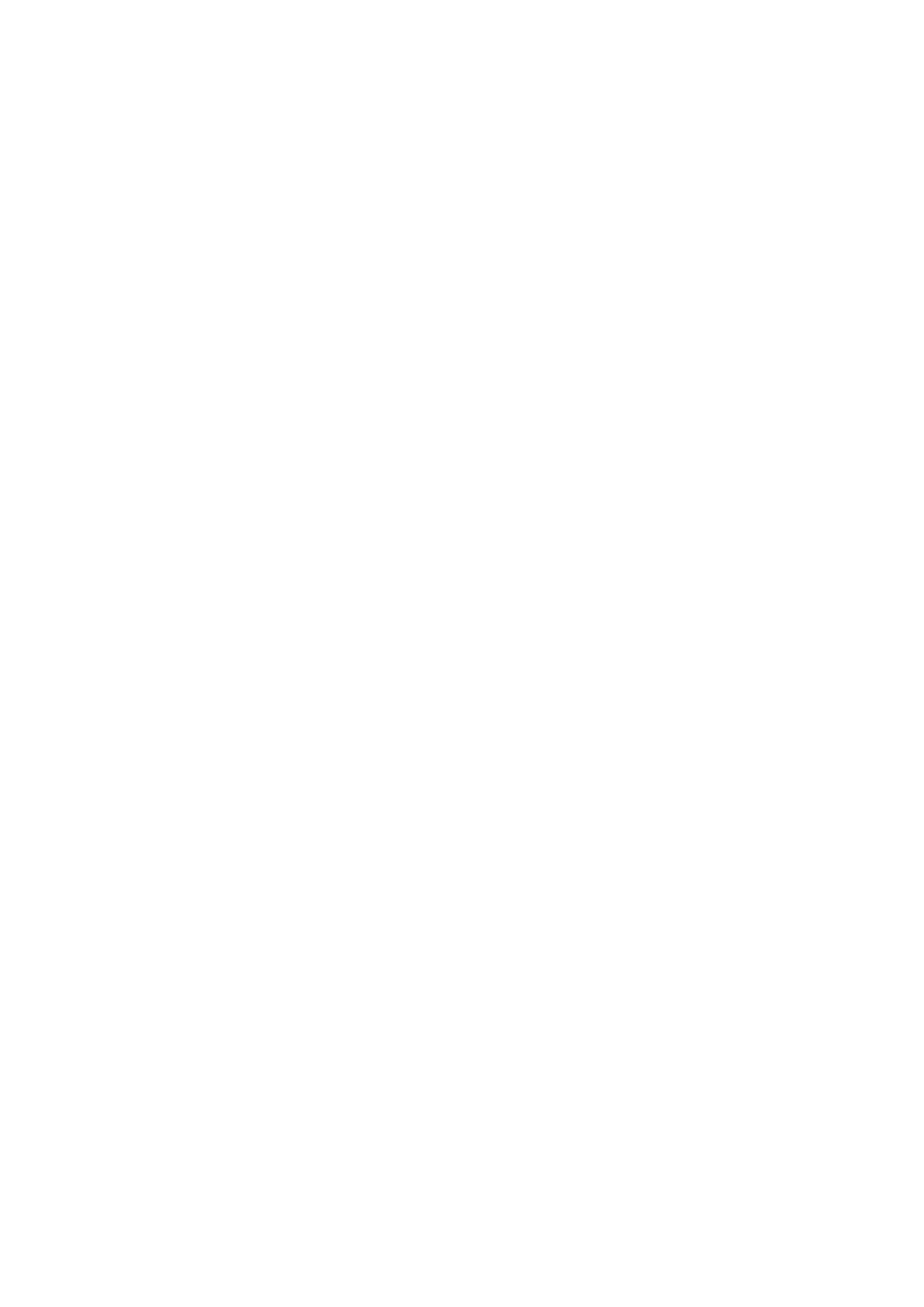# **Criminal Justice (Committal Reform) Bill**

[AS AMENDED AT CONSIDERATION STAGE]

# **CONTENTS**

### *Abolition of preliminary investigations and mixed committals*

- 1. Abolition of preliminary investigations
- 2. Abolition of mixed committals: evidence on oath not to be given at preliminary inquiry
- 3. Consequential amendments and repeals

### *Direct committal for trial: miscellaneous amendments*

4. Direct committal for trial: miscellaneous amendments

### *Final provisions*

- 5. Commencement and transitional provisions, etc.
- 6. Short title
	- Schedule Amendments and repeals: Abolition of preliminary investigations and mixed committals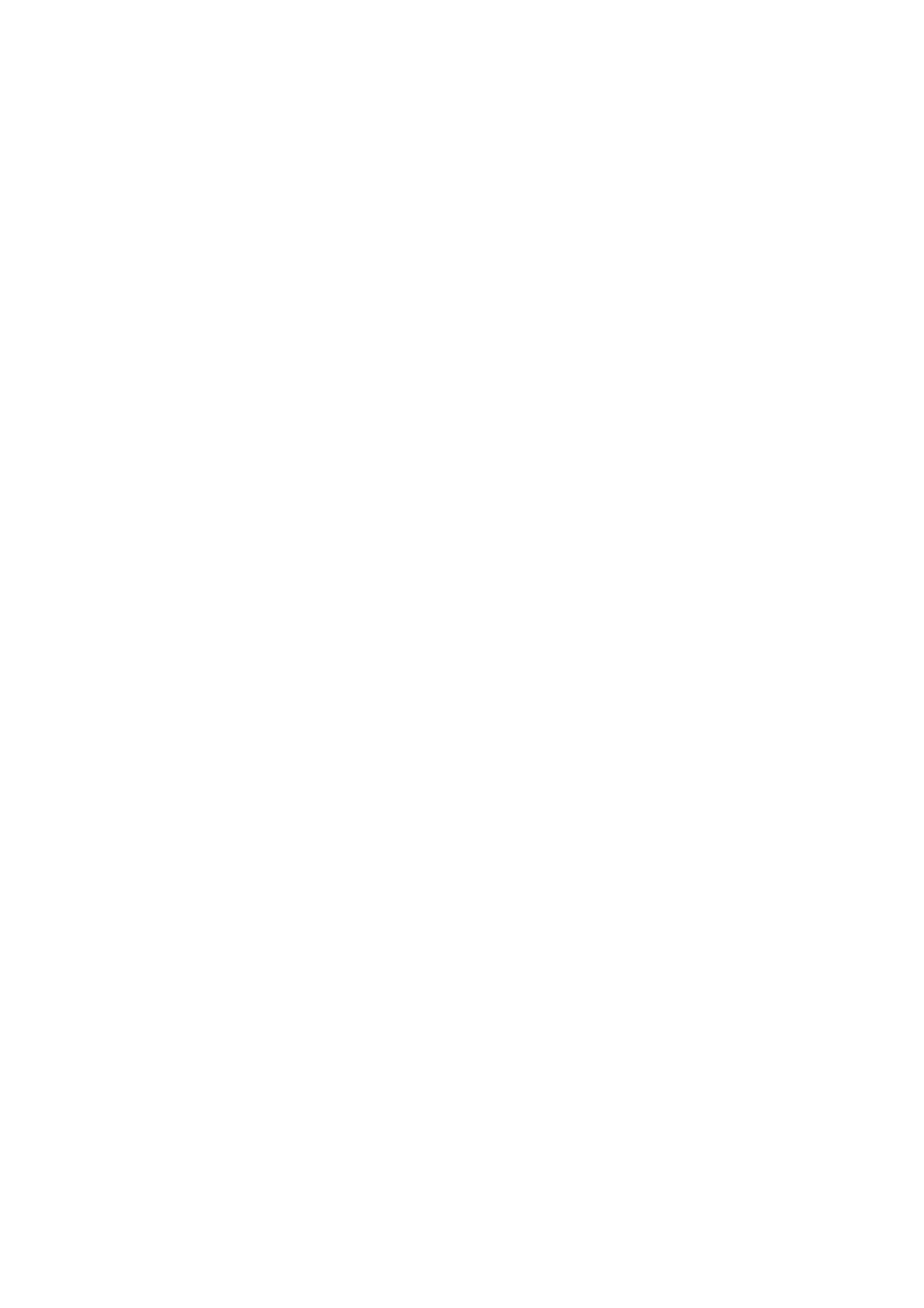#### A

# **BILL**

#### TO

Amend the law relating to committal for trial.

E IT ENACTED by being passed by the Northern Ireland Assembly and assented to by Her Majesty as follows:

#### *Abolition of preliminary investigations and mixed committals*

#### <span id="page-4-0"></span>**Abolition of preliminary investigations**

5

**1.** Article 30 of the Magistrates' Courts (Northern Ireland) Order 1981 (which enables a magistrates' court to conduct a preliminary investigation of an indictable offence) is repealed; and accordingly all committal proceedings in a magistrates' court shall be by way of preliminary inquiry under that Order.

#### <span id="page-4-1"></span>**Abolition of mixed committals: evidence on oath not to be given at preliminary inquiry**

**2.** Article 34(2) of the Magistrates' Courts (Northern Ireland) Order 1981 (which enables witnesses to give evidence on oath at a preliminary inquiry) is repealed. 10

#### **Consequential amendments and repeals**

<span id="page-4-2"></span>**3.** The Schedule (which contains amendments and repeals consequential on sections [1](#page-4-0) and [2\)](#page-4-1) has effect.

#### *Direct committal for trial: miscellaneous amendments*

#### **Direct committal for trial: miscellaneous amendments**  15

**4.**—(1) Chapter 2 of Part 2 of the Justice Act (Northern Ireland) 2015 (direct committal for trial) is amended as follows.

(2) For section 9 substitute—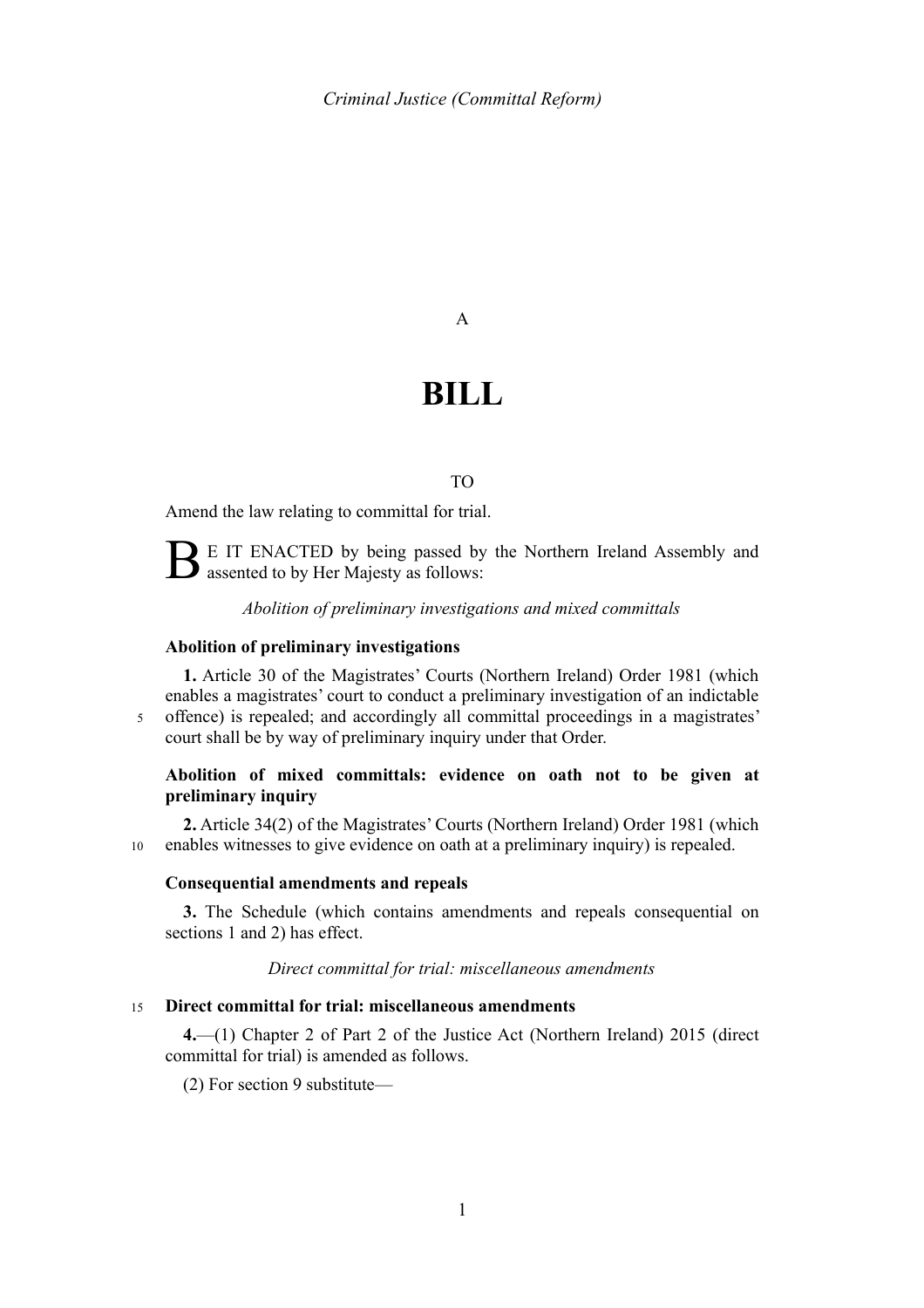#### **"Application of this Chapter**

9.—(1) Subject to subsection  $(3)$ , this Chapter applies where a person ("the accused") appears or is brought before a magistrates' court charged with an offence and one of the conditions mentioned in subsection (2) is satisfied.

(2) Those conditions are—

- (a) that the offence is an offence triable only on indictment;
- (b) that the offence is an indictable offence to which Article 45 of the Magistrates' Courts (Northern Ireland) Order 1981 applies (summary trial of certain indictable offences), and the court has decided under that Article not to deal summarily with the offence;
- (c) that the offence is an indictable offence to which Article 17 of the Criminal Justice (Children) (Northern Ireland) Order 1998 applies (summary trial of child charged with indictable offence), and the court has decided under that Article not to deal summarily with the offence;
- (d) that the offence is a summary offence and—
	- (i) the accused claims, in accordance with Article 29 of the Magistrates' Courts (Northern Ireland) Order 1981 or any other statutory provision, to be tried on indictment;
	- (ii) the prosecutor exercises any right conferred by any statutory provision to claim that the accused is to be tried on indictment; or
	- (iii) it is otherwise determined that the accused is to be tried on indictment.

(3) But this Chapter does not apply where notice has been given in relation to the offence under Article 3 of the Criminal Justice (Serious Fraud) (Northern Ireland) Order 1988 or Article 4 of the Children's Evidence (Northern Ireland) Order 1995.

#### (4) In this Chapter—

- (a) references to an offence triable only on indictment are to be construed without reference to Article 29(5) of the Magistrates' Courts (Northern Ireland) Order 1981 (certain summary offences to be treated as if they were triable on indictment only);
- (b) "summary offence" has the meaning given by Article 2(3) of the Magistrates' Courts (Northern Ireland) Order 1981.".

(3) Section 10 (direct committal where indication by accused of intention to plead guilty) and the cross-heading immediately before it are repealed.

(4) For sections 11 and 12 (direct committal for specified and related offences) and the cross-headings immediately before each of those sections substitute— 40

*"Direct committal for trial of certain offences*

#### **Direct committal of certain offences**

 $11$ .—(1) Where—

35

30

5

10

15

20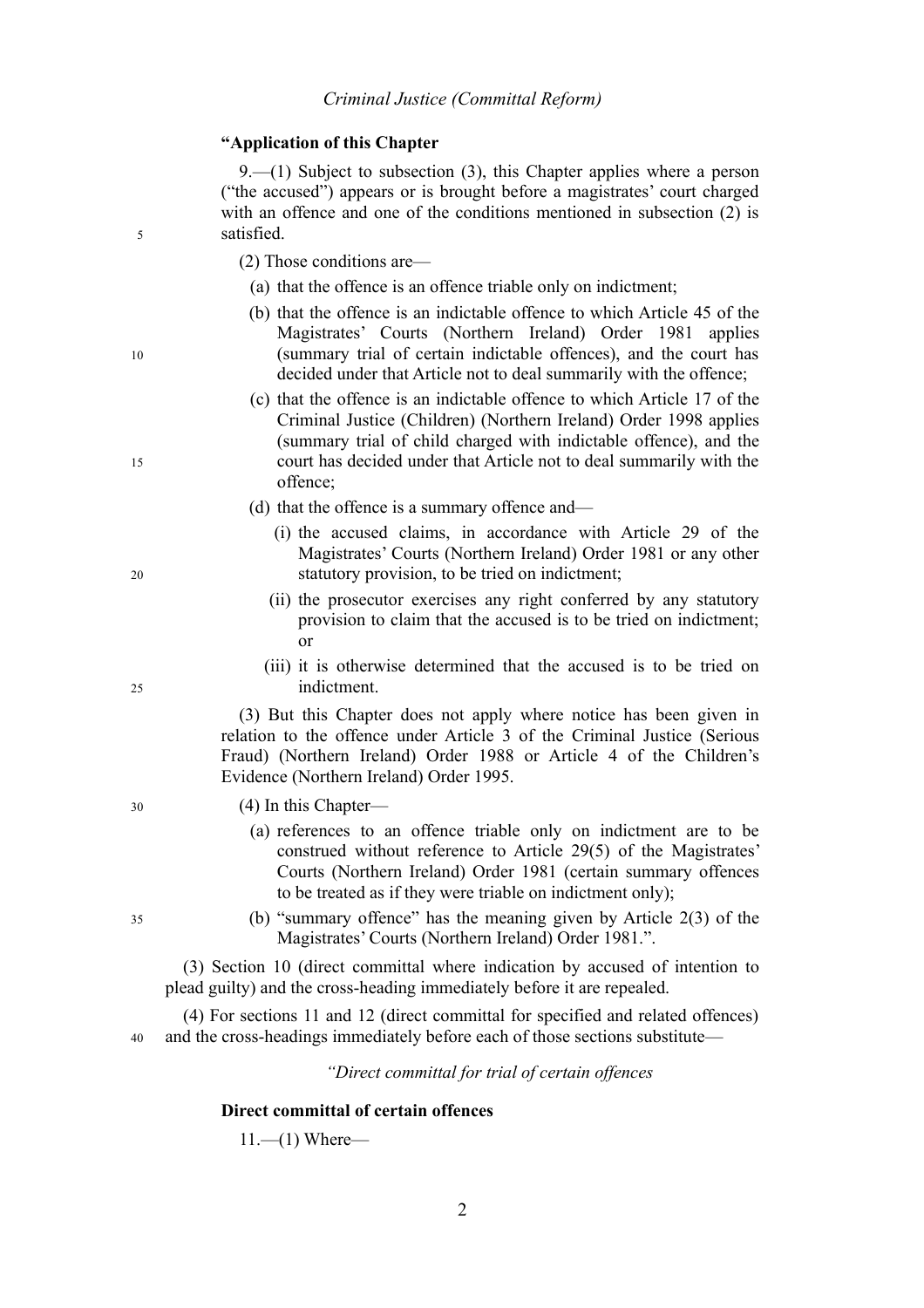- (a) this Chapter applies in relation to an accused charged with an offence, and
- (b) the offence is—
	- (i) an offence which, in the case of an adult, is triable only on indictment, or
	- (ii) any other offence which is for the time being designated for the purposes of this subsection by an order made by the Department,

the court shall forthwith commit the accused to the Crown Court for trial for the offence.

(2) For the purposes of this section—

- (a) "a relevant offence" is an offence mentioned in subsection  $(1)(b)$ ;
- (b) an offence is related to a relevant offence if a count charging the offence could be included in the same indictment as a count charging the relevant offence.

(3) Where the court commits a person for trial under subsection (1) for a relevant offence, it shall at the same time commit that person to the Crown Court for trial for any other offence with which that person is charged and which appears to the court to be related to the relevant offence.

5

10

15

20

25

30

35

40

- (a) this Chapter applies in relation to an accused ("A") who—
	- (i) is charged with an offence ("offence A") which is not a relevant offence, and
	- (ii) is not also charged with a relevant offence,
- (b) A appears or is brought before the court on the same occasion as another person ("B") charged with a relevant offence,
- (c) the court commits B for trial for the relevant offence under subsection (1), and
- (d) offence A appears to the court to be related to the relevant offence for which the court commits B for trial,

the court shall forthwith commit A to the Crown Court for trial for offence A.

(5) Where—

- (a) this Chapter applies in relation to an accused ("A") who—
	- (i) is charged with an offence ("offence A") which is not a relevant offence, and
	- (ii) is not also charged with a relevant offence,
- (b) on a previous occasion another person ("B") has appeared or been brought before the court charged with a relevant offence,
- (c) the court has on that occasion committed B for trial for the relevant offence under subsection (1), and
- (d) offence A appears to the court to be related to the relevant offence for which the court committed B for trial,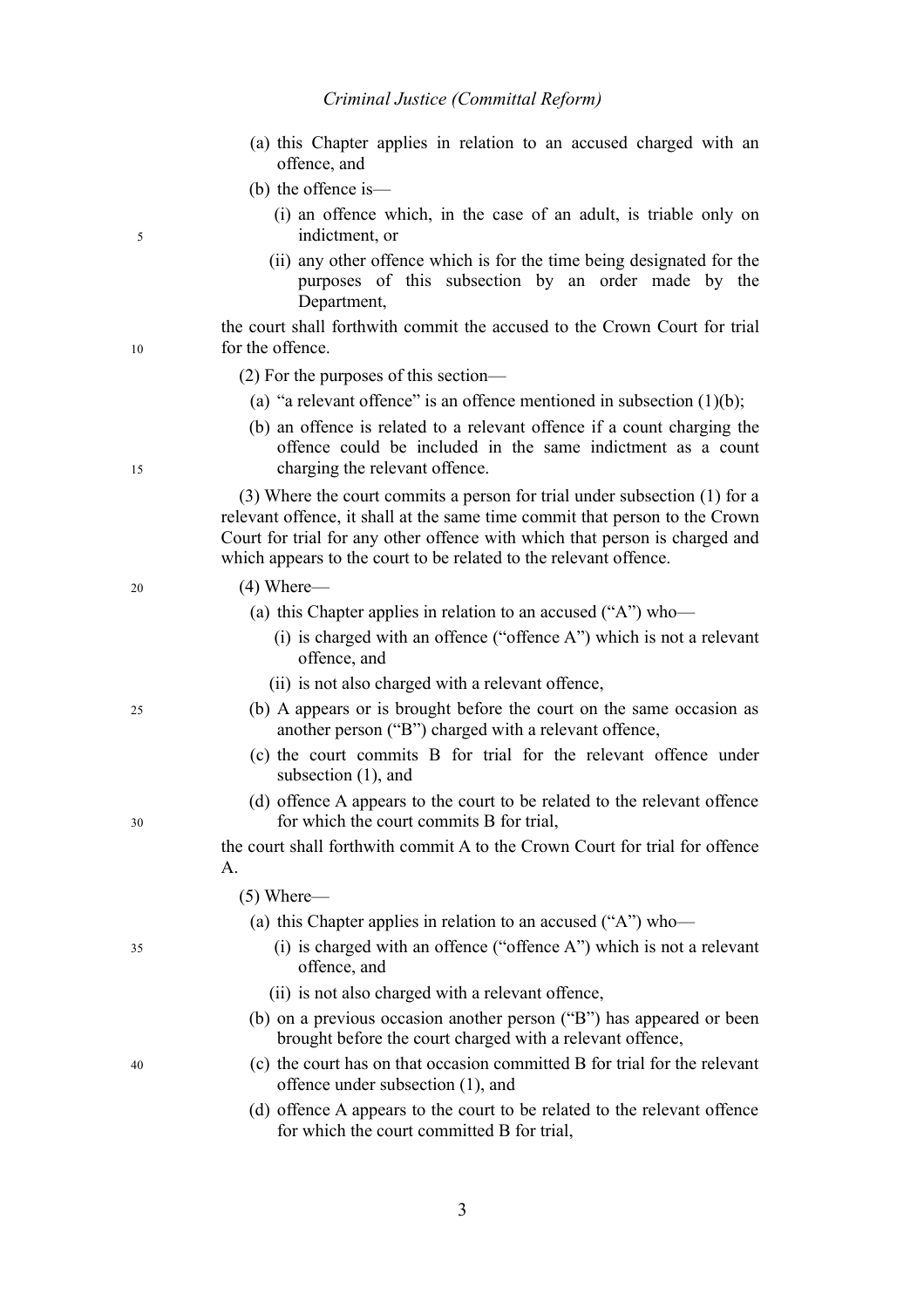the court may forthwith commit A to the Crown Court for trial for offence A if the court considers that it is necessary or appropriate in the interests of justice to do so.

(6) Where the court commits the accused for trial for an offence under this section—

- (a) it shall accordingly not conduct committal proceedings in relation to that offence; and
- (b) the functions of the court in relation to the conduct of committal proceedings for that offence then cease, except as provided by—
	- (i) section 13; or
	- (ii) Article 29(2)(a) of the Legal Aid, Advice and Assistance (Northern Ireland) Order 1981 or any regulations under Article 26(3) of the Access to Justice (Northern Ireland) Order 2003.".

(5) In section 13 (direct committal: procedures) for subsection (2) insert—

- "(2) Magistrates' court rules—
	- (a) shall provide that, where a person is committed for trial under this Chapter on any charge or charges, a copy of the notice of committal is given to that person and to the Crown Court sitting at the specified place of trial;
	- (b) may make such further provision in relation to notices of committal, including provision as to the matters to be included in such notices and the duties of a court in relation to such notices.

(2A) Magistrates' court rules and Crown Court Rules shall make provision to ensure that, where a person is committed for trial under this Chapter on any charge or charges, copies of the documents containing the evidence on which the charge or charges are based are given to that person and to the Crown Court sitting at the specified place of trial, either at the same time as the copy of the notice of committal or as soon as practicable thereafter.".

- (6) In section 13 (direct committal: procedures) at the end add— 30
	- "(4) Where—
		- (a) a court commits an accused for trial for an offence under this Chapter, and
		- (b) the accused has indicated to the court an intention to plead guilty to the offence,

the court may order the making of such inquiries and the preparation, and sending to the Crown Court sitting at the specified place of trial, of such reports as appear to the court to be appropriate in connection with the sentencing of the accused for that offence (should the accused plead guilty to that offence on arraignment in the Crown Court).

(5) Before making an order under subsection (4) the court must afford an opportunity to the accused and the prosecution to make representations to the court.".

(7) After section 13 insert—

10

15

5

25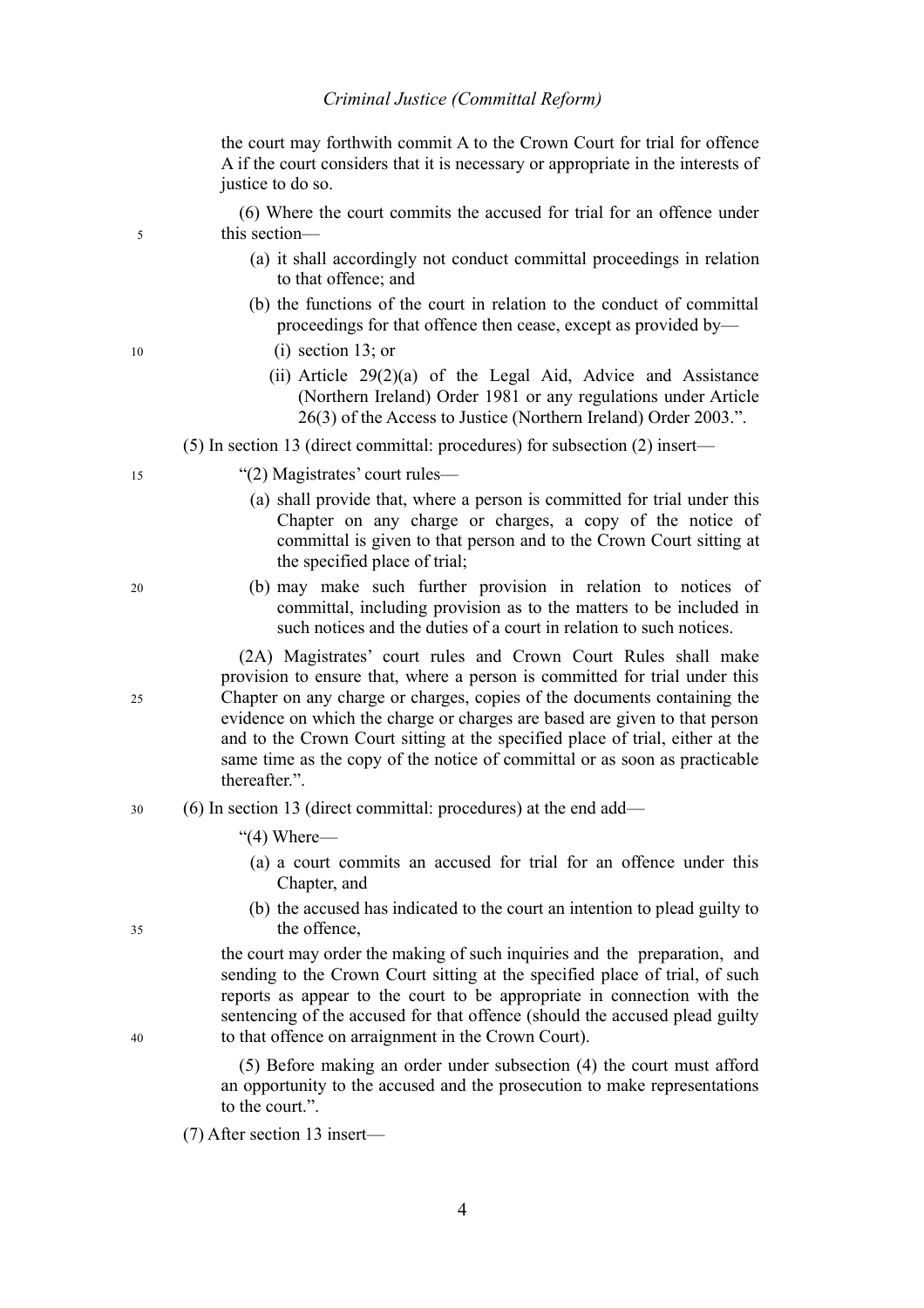**"Discontinuance of proceedings after accused has been committed for trial**

13A.—(1) This section applies where—

- (a) the Director of Public Prosecutions for Northern Ireland has the conduct of proceedings for an offence; and
- (b) the accused ("A") has been committed for trial under this Chapter for the offence.

(2) Where, at any time before the indictment is presented, the Director gives notice under this section to the Crown Court sitting at the specified place of trial that the Director does not want the proceedings to continue, the proceedings shall be discontinued with effect from the giving of that notice.

(3) The Director shall, in any notice given under subsection (2), give reasons for not wanting the proceedings to continue.

(4) On giving any notice under subsection (2) the Director shall inform A of the notice; but the Director shall not be obliged to give A any indication of the reasons for not wanting the proceedings to continue.

(5) Where proceedings against A in relation to an offence are discontinued under this section—

- (a) if A is in detention in connection with the offence, A must be released unless the detention is justified otherwise than by reason of the offence;
- (b) if A is subject to a requirement to appear before a court, or attend at a police station, in connection with the offence, the requirement ceases to have effect.

(6) The discontinuance under this section of proceedings against A in relation to an offence does not prevent the subsequent institution of proceedings against A in relation to the offence (or any other offence).".

(8) In section 14 (application to dismiss)—

- (a) for the heading substitute "**Application to dismiss**";
	- (b) in subsection (1) for "section 11 or 12" substitute "this Chapter";
	- (c) for subsections (4) and (5) (which permit oral evidence to be given in limited circumstances) substitute—

"(4) Oral evidence may not be given on an application under subsection  $(1).$ ".

(9) In Schedule 2 to the Justice Act (Northern Ireland) 2015 (amendments relating to direct committal)—

(a) in paragraph 1(3), in the inserted subsection  $(5ZA)(b)$ , for "section 13(2) (a)" substitute "section 13(2A)";

(b) in paragraph 1 for sub-paragraph (4) substitute—

"(4) In subsections  $(2)(b)$  and  $(6)$  after "subsection  $(5)$ " insert ",  $(5ZA)$ or  $(5A)$ ".";

(c) in paragraph 3, in the inserted paragraph (2A), for the word "documents" substitute "copy of the notice of committal";

25

30

20

5

10

15

35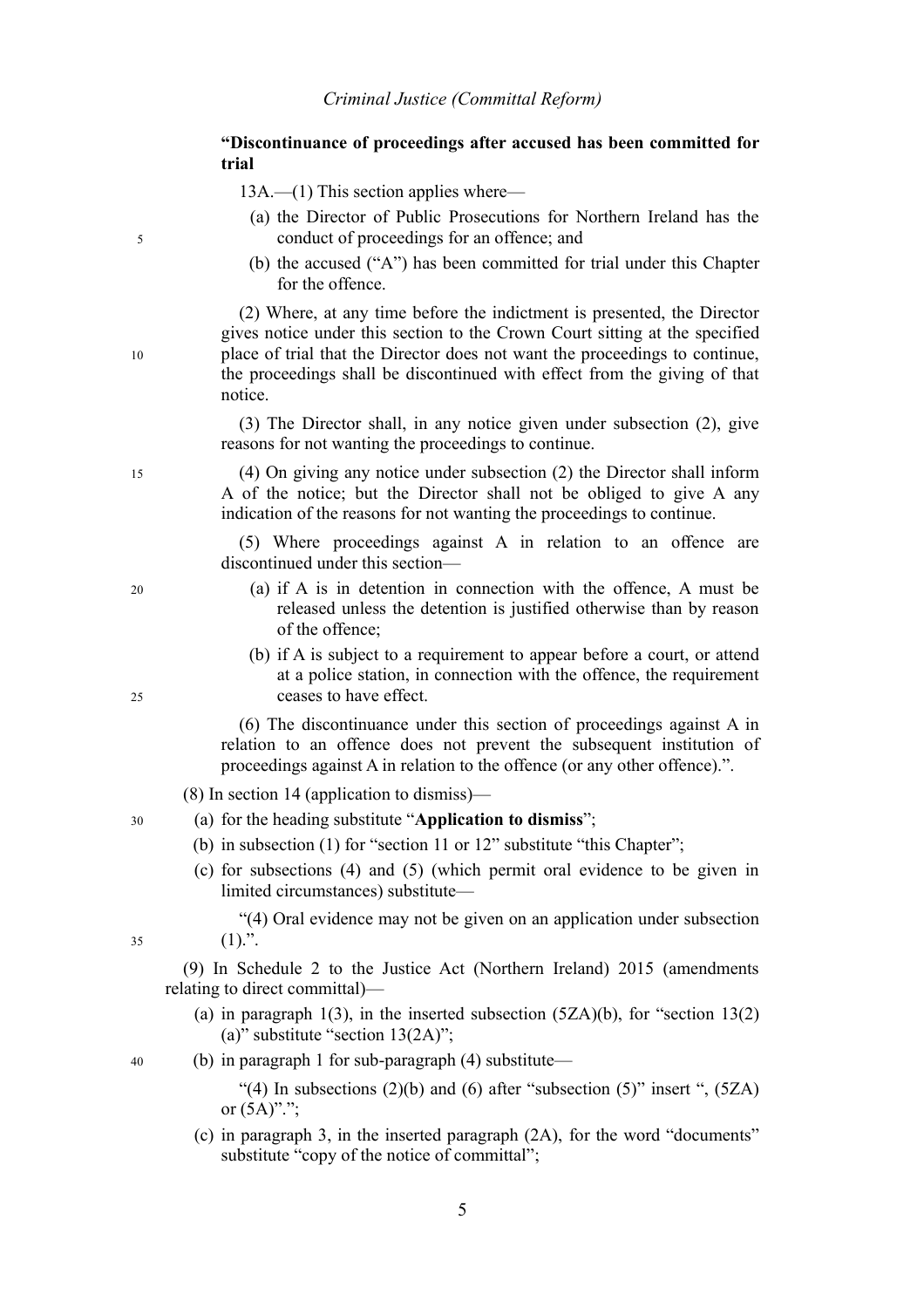- (d) in paragraph  $5(1)(b)$ ,  $(2)(b)$  and  $(3)(b)$ , in the substituted provisions, for "section 11 or 12" substitute "Chapter 2 of Part 2";
- (e) in paragraph  $6(1)(b)$ ,  $(2)(b)$  and  $(3)(b)$ , in the substituted or inserted provisions, for "section 11 or 12" substitute "Chapter 2 of Part 2";
- (f) in paragraph 8— 5
	- (i) renumber the existing provision as sub-paragraph  $(1)$  of that paragraph;
	- (ii) in that sub-paragraph, in the inserted subsection  $(1A)$ , for "section  $13(2)$ (a)" (twice) substitute "section  $13(2A)$ ";
	- (iii) after that sub-paragraph insert—

"(2) In section  $13(1)$  (time limits for disclosure by prosecution) for paragraph (b) substitute—

- "(ba) the documents mentioned in section 13(2A) of the Justice Act (Northern Ireland) 2015 are given to the accused (where this Part applies by virtue of section  $1(2)(a)$  and the accused has been committed for trial under Chapter 2 of Part 2 of that Act),
	- (b) the accused is committed for trial (in any other case where this Part applies by virtue of section  $1(2)(a)$ ,";
- (g) in paragraph 9 for "section  $13(2)(a)$ " substitute "section  $13(2A)$ ";
- (h) in paragraph 11, in the inserted sub-paragraph (aa), for "section 11 or 12" substitute "Chapter 2 of Part 2".

(10) In section 102(7)(a) of the Justice Act (Northern Ireland) 2015 (regulations, orders, etc.) for "11(4)" substitute "11(1)(b)(ii)".

(11) Section 57 of the Justice Act (Northern Ireland) 2016 (which is superseded by this section) is repealed.

#### *Final provisions*

#### **Commencement and transitional provisions, etc.**

**5.—**(1) This section and section [6](#page-9-0) come into operation on the day after the day on which this Act receives Royal Assent.

(2) The other provisions of this Act come into operation on such day or days as the Department of Justice may by order appoint. 30

(3) Paragraph 4 of Schedule 8 to the Justice Act (Northern Ireland) 2015 (provision in Part 2 of that Act (committal for trial) not to apply to proceedings instituted before the coming into operation of that provision) applies for the purposes of the provisions mentioned in subsection (2) as it applies for the purposes of the provisions in that Part.

(4) An order under subsection (2) may contain further transitional provisions or savings.

#### <span id="page-9-0"></span>**Short title**

**6.** This Act may be cited as the Criminal Justice (Committal Reform) Act (Northern Ireland) 2020. 40

15

 $20$ 

25

35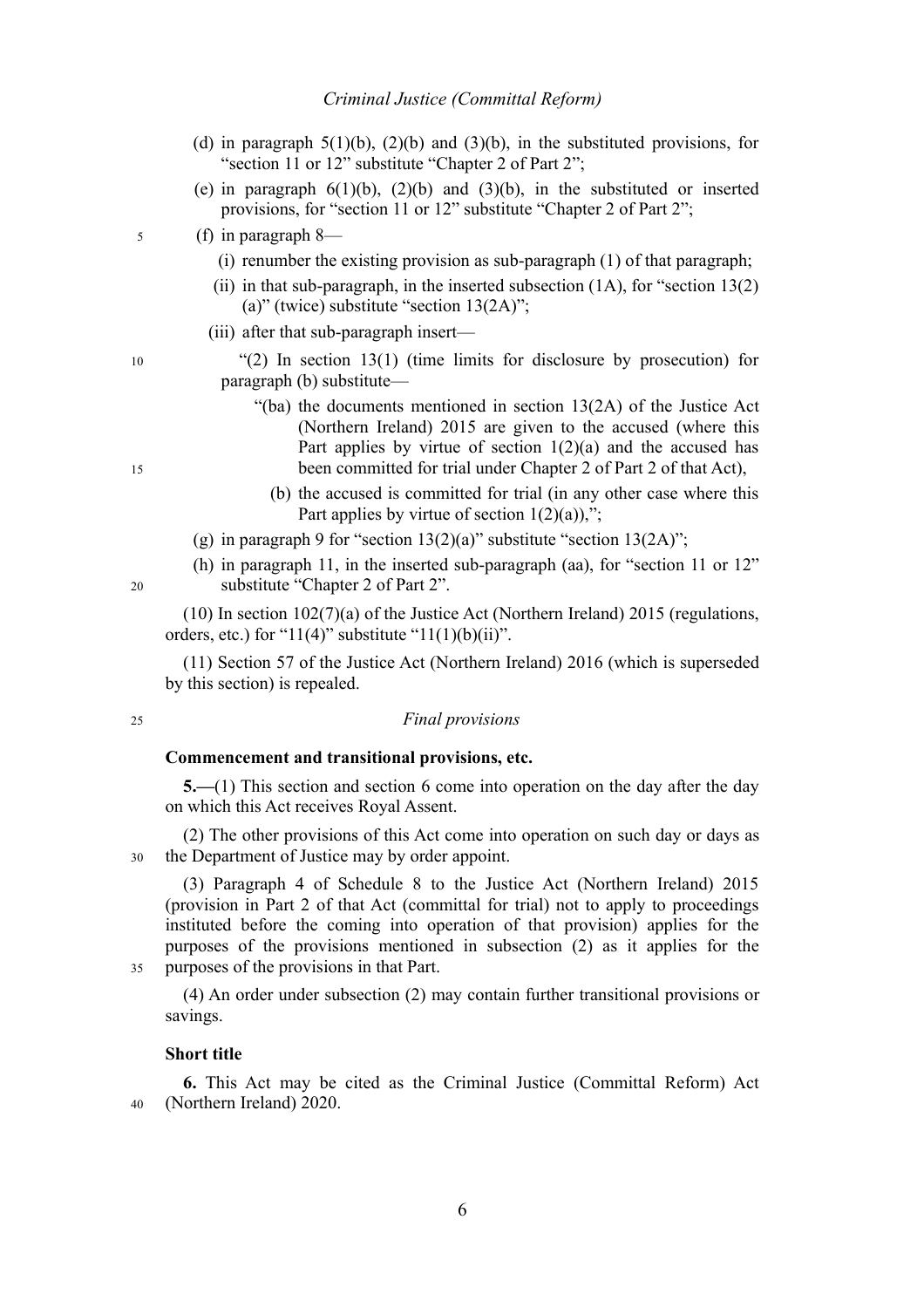#### **SCHEDULE**

Section [3.](#page-4-2)

#### AMENDMENTS AND REPEALS: ABOLITION OF PRELIMINARY INVESTIGATIONS AND MIXED COMMITTALS

*The Criminal Justice Act (Northern Ireland) 1945 (c. 15)*

1. In section 45(1) in the definition of "court of summary jurisdiction" for "investigation of" substitute "inquiry into".

*The Electoral Law Act (Northern Ireland) 1962 (c. 14)*

2. In section 110(1) for "investigation of" substitute "inquiry into".

*The Costs in Criminal Cases Act (Northern Ireland) 1968 (c. 10)*

3. In section 3(1) for "investigation of" (twice) substitute "inquiry into".

*The Criminal Justice (Miscellaneous Provisions) Act (Northern Ireland) 1968 (c. 28)*

4. In section 1(9) for "investigation of" substitute "inquiry into".

*The Criminal Jurisdiction Act 1975 (c. 59)*

5. Sections 4(3) and 10 are repealed.

*The Criminal Appeal (Northern Ireland) Act 1980 (c. 47)*

6. In section  $41(2)(b)$  the words "preliminary investigation or" are repealed.

*The Legal Aid, Advice and Assistance (Northern Ireland) Order 1981 (NI 8)*

7. In Article 29(2)(b) the words "the depositions taken at the preliminary investigation or, as the case may be," and ", and any depositions taken," are repealed. 20

*The Magistrates' Courts (Northern Ireland) Order 1981 (NI 26)*

8.—(1) The following provisions are repealed—

- (a) in Article 2(3), in the definition of "summary proceeding", the words "a preliminary investigation or" and "investigation or";
	- (b) in Article  $16(1)(a)$  the words "or a preliminary investigation";
	- (c) Article 31.

(2) In Article 32(1) for the words from the beginning to "together with" in subparagraph (a) substitute— 30

> "(1) Where a preliminary inquiry into an indictable offence is to be held by a magistrates' court, the prosecution shall—

(a) send".

(3) The following provisions are repealed—

(a) in Article  $32(1)(b)$  the words "a copy of that notice together with";

(b) Article  $32(3)$  and  $(4)(a)$ ;

25

35

5

10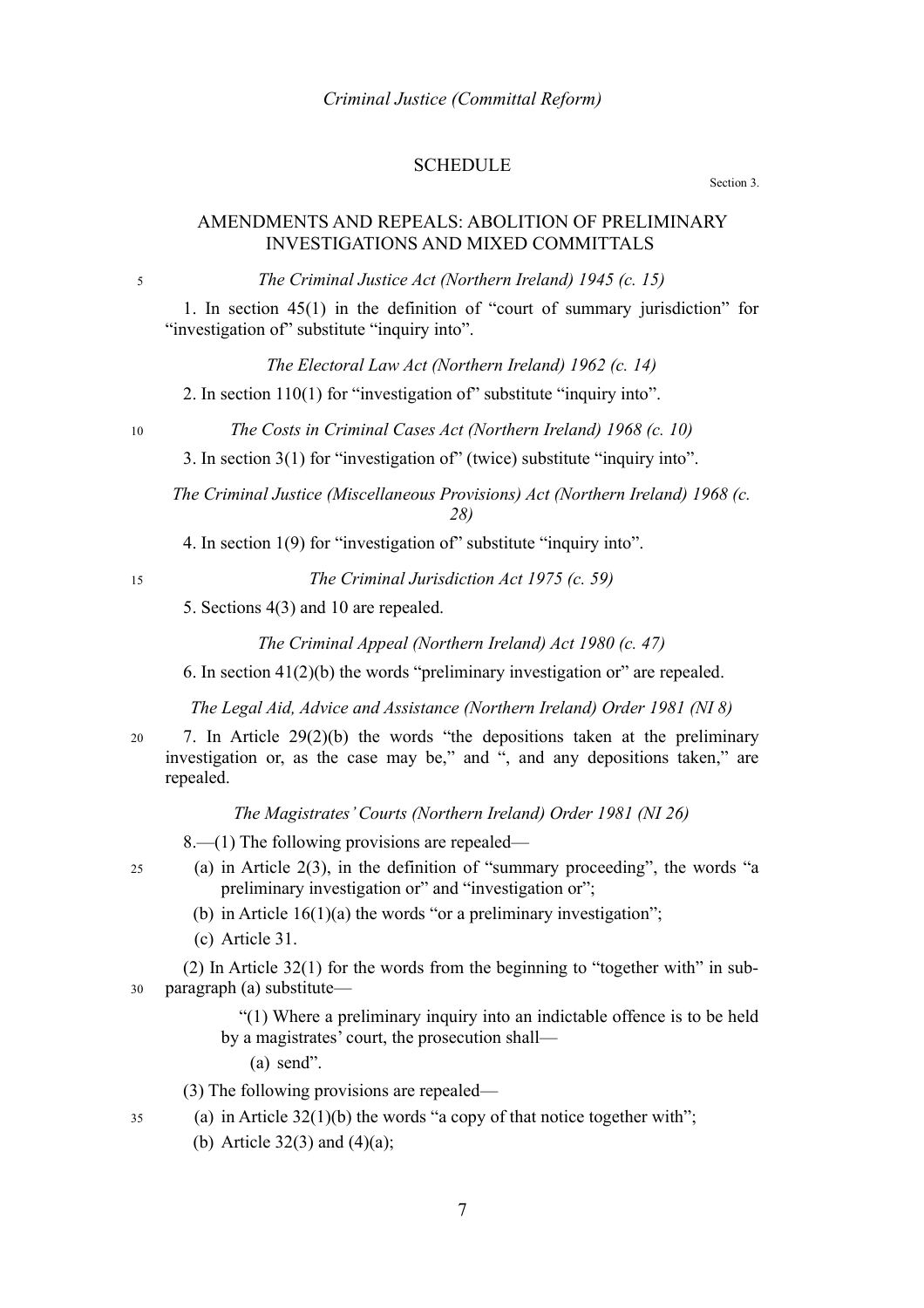- (c) in Article 33(1) the words "to the like extent as oral evidence to the like effect by that person";
- (d) in Article 35 the words "a preliminary investigation or" and "investigation or";
- (e) Article 37(1); 5
	- (f) in Article  $37(5)$  the words "investigation or";
	- $(g)$  in Article 39(1) the words "investigation or";
	- (h) in Article 42(1) the words from "or the deposition taken" to "on his behalf,";
	- (i) in Article 42(3) the words "(other than a statement which is to be disregarded under Article 34(2))";
		- (i) in Article  $44(1)$  and (2) the words "investigation or";
		- (k) in Article 46(1) the words "whether any evidence shall then have been given or not";
- (l) in Article 46(2) the words "depositions shall be taken or, as the case may require,"; 15
	- (m) in Schedule 4 in paragraphs 1 and 3 the words "the preliminary investigation or":
	- (n) in Schedule 5, paragraph 3.

20

10

*The Mental Health (Northern Ireland) Order 1986 (NI 4)*

9. In Article 58(7) the words "preliminary investigation or" are repealed.

*The Criminal Justice (Serious Fraud) (Northern Ireland) Order 1988 (NI 16)*

10. Article  $3(1)(c)(i)$  is repealed.

*The Police and Criminal Evidence (Northern Ireland) Order 1989 (NI 12)*

- 11. The following provisions are repealed—
	- (a) Article  $80A(4)(a)$ ;
	- (b) in Article  $81(1A)$ 
		- (i) in sub-paragraph (a) the words "to preliminary investigations or preliminary inquiries into indictable offences,";
	- (ii) sub-paragraph (c) and the word "and" immediately before it;
	- (c) in Article 81(7) the words "at a preliminary investigation or a preliminary inquiry into an indictable offence or";
	- (d) Article 81A(10).

#### *The Children's Evidence (Northern Ireland) Order 1995 (NI 3)*

12. Article 4(2)(a) is repealed. 35

*The Road Traffic Offenders (Northern Ireland) Order 1996 (NI 10)*

13. In Article 9(1) the words "investigation or" are repealed.

*The Criminal Justice (Children) (Northern Ireland) Order 1998 (NI 9)*

14. The following provisions are repealed—

30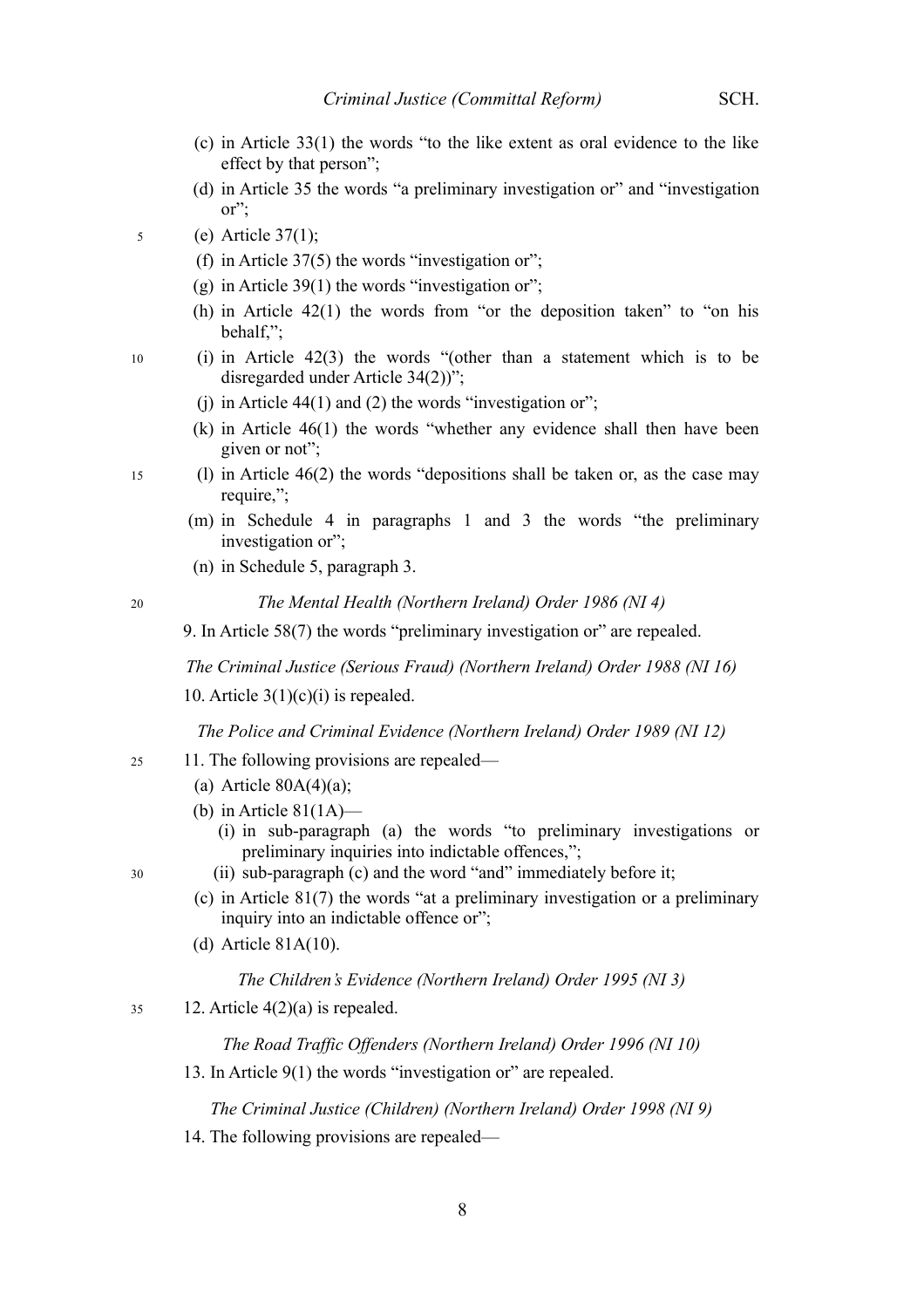- (a) Article 23;
- (b) in Article  $29(2)(b)(i)$  the words "preliminary investigation or";
- (c) in Schedule 5, paragraph 18.

*The Criminal Evidence (Northern Ireland) Order 1999 (NI 8)*

- 15. The following provisions are repealed— 5
	- (a) Article 15(10);
	- (b) in Article 29(3)(a) the words "preliminary investigation or".

*The Criminal Justice (Northern Ireland) Order 2004 (NI 9)*

16. Article  $10(2)(c)$  is repealed.

10

- *The Justice and Security (Northern Ireland) Act 2007 (c. 6)*
- 17. Section 3 is repealed.

#### *The Justice Act (Northern Ireland) 2015 (c. 9)*

- 18. The following provisions are repealed—
- (a) Chapter 1 of Part 2;
- (b) in section 13(3) the words " $(1)$  or"; 15
	- (c) section 49 $(12)$ ;
	- (d) in Schedule 9, Part 2.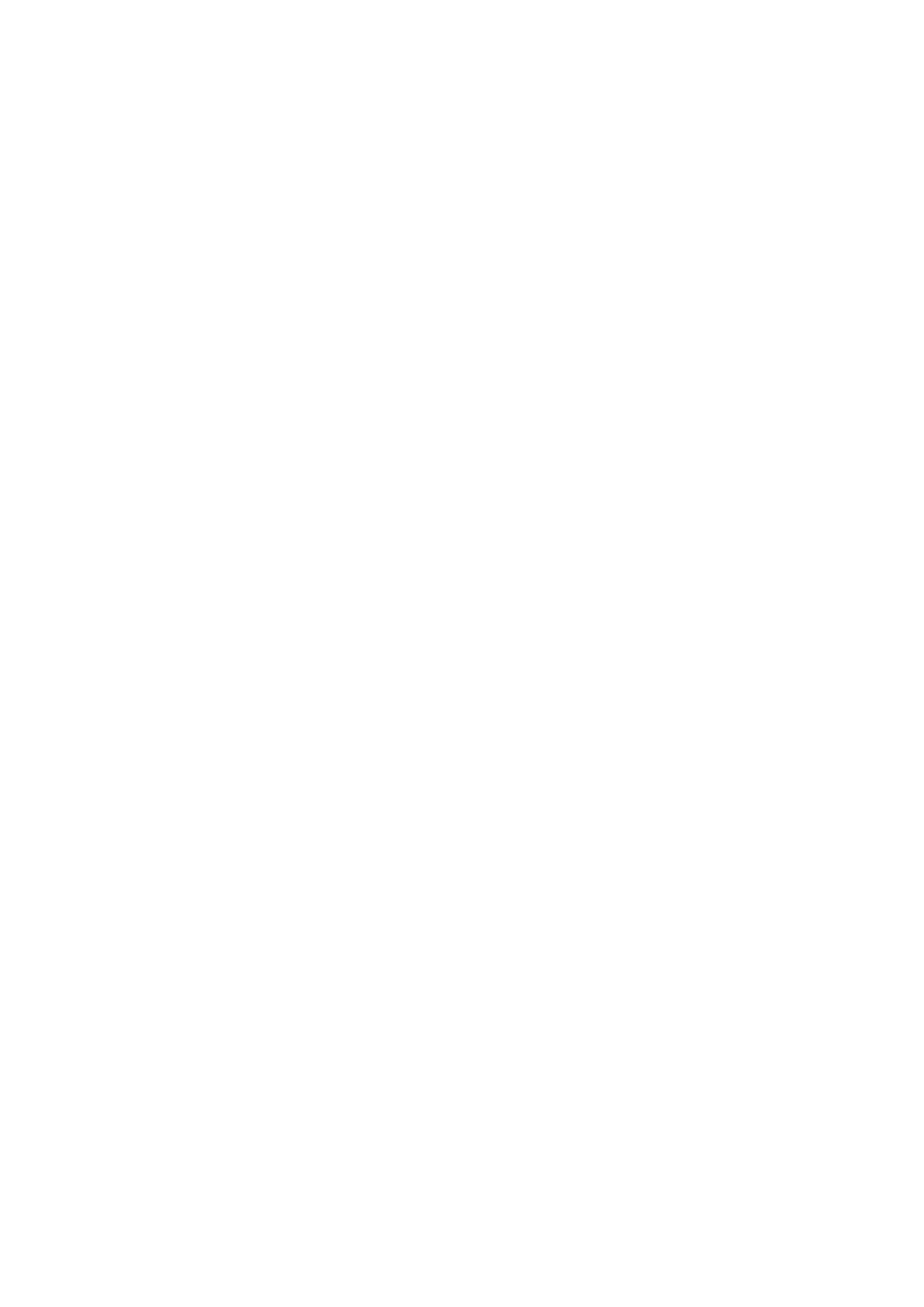# **Criminal Justice (Committal Reform) Bill**

# [AS AMENDED AT CONSIDERATION STAGE]

A Bill to amend the law relating to committal for trial.

Bill Type: Executive Bill

| Introduced by:                               | Mrs Naomi Long, Minister of Justice |
|----------------------------------------------|-------------------------------------|
| On:                                          | 03 November 2020                    |
| As amended at<br><b>Consideration Stage:</b> | 23 November 2021                    |

**ACCOMPANYING DOCUMENTS An Explanatory and Financial Memorandum is printed separately as NIA Bill 11/17-22 EFM - REVISED.**